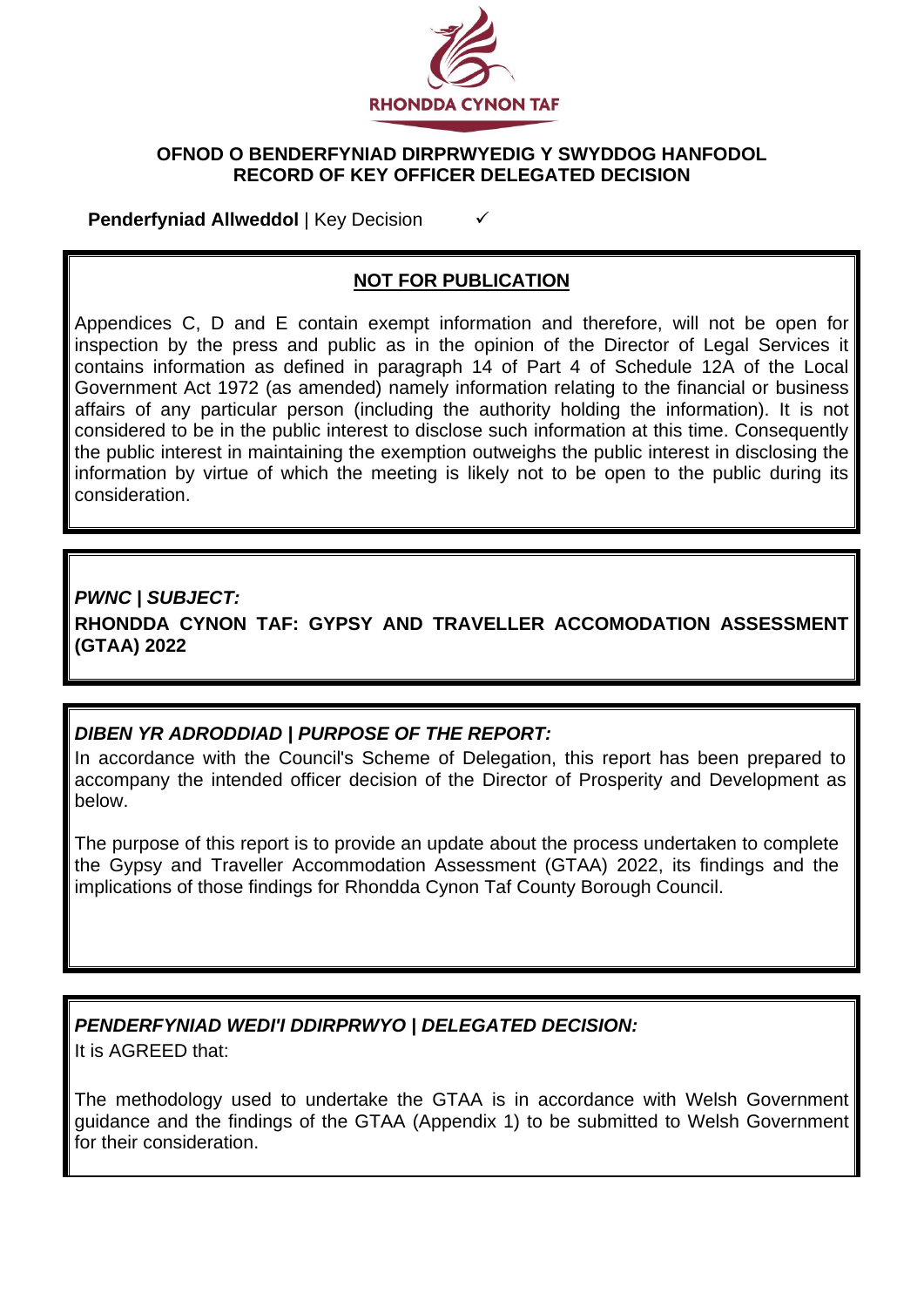|                                | Simon Gale                  | 18th February 2022 |
|--------------------------------|-----------------------------|--------------------|
| <b>Llofnod y Prif Swyddog</b>  | <b>Enw (priflythrennau)</b> | <b>Dyddiad</b>     |
| <b>Chief Officer Signature</b> | Name (Print Name)           | Date               |

Mae'r penderfyniad yn cael ei wneud yn unol ag Adran 15 o Ddeddf Llywodraeth Leol 2000 (Swyddogaethau'r Corff Gweithredol) ac yn y cylch gorchwyl sy wedi'i nodi yn Adran 5 o Ran 3 o Gyfansoddiad y Cyngor.

The decision is taken in accordance with Section 15 of the Local Government Act, 2000 (Executive Functions) and in the terms set out in Section 5 of Part 3 of the Council's Constitution.

| YMGYNGHORI   CONSULTATION                                                             |                       |
|---------------------------------------------------------------------------------------|-----------------------|
|                                                                                       |                       |
|                                                                                       | 18.02.2022            |
| LLOFNOD YR AELOD YMGYNGHOROL O'R CABINET<br><b>CONSULTEE CABINET MEMBER SIGNATURE</b> | <b>DYDDIAD   DATE</b> |
|                                                                                       |                       |
| <b>LLOFNOD SWYDDOG YMGYNGHOROL</b><br><b>CONSULTEE OFFICER SIGNATURE</b>              | <b>DYDDIAD   DATE</b> |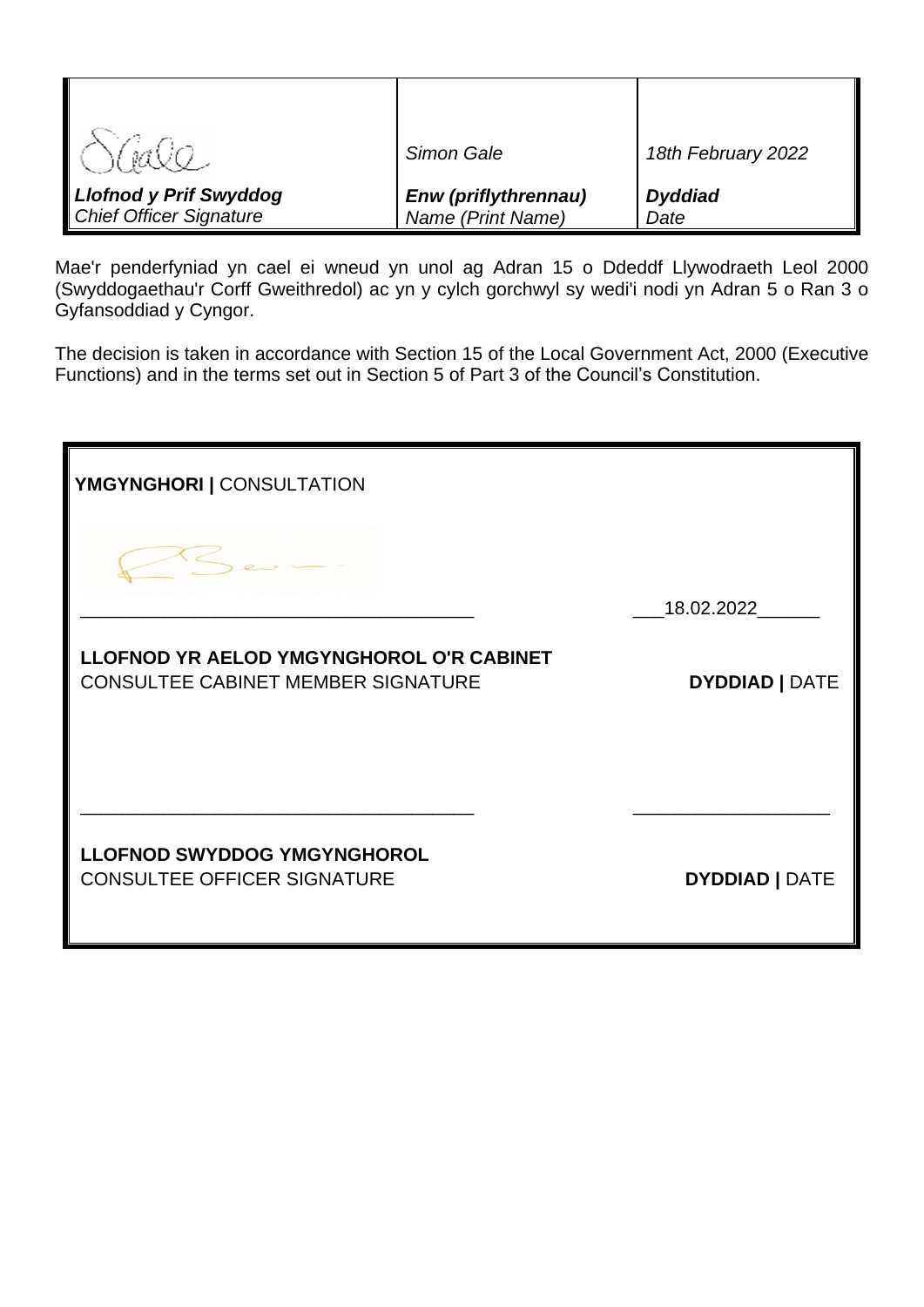**RHEOLAU'R WEITHDREFN GALW-I-MEWN |** CALL IN PROCEDURE RULES.

# **A YW'R PENDERFYNIAD YN UN BRYS A HEB FOD YN DESTUN PROSES GALW-I-MEWN GAN Y PWYLLGOR TROSOLWG A CHRAFFU?:**

IS THE DECISION DEEMED URGENT AND NOT SUBJECT TO CALL-IN BY THE OVERVIEW AND SCRUTINY COMMITTEE:

# **YDY | YES√**

**Rheswm dros fod yn fater brys** | Reason for Urgency:

*Os yw'n cael ei ystyried yn fater brys* - llofnod y Llywydd, y Dirprwy Lywydd neu Bennaeth y Gwasanaeth Cyflogedig yn cadarnhau cytundeb fod y penderfyniad arfaethedig yn rhesymol yn yr holl amgylchiadau iddo gael ei drin fel mater brys, yn unol â rheol gweithdrefn trosolwg a chraffu 17.2:

*If deemed urgent* - signature of Presiding Member or Deputy Presiding Member or Head of Paid Service confirming agreement that the proposed decision is reasonable in all the circumstances for it being treated as a matter of urgency, in accordance with the overview and scrutiny procedure rule 17.2:

SGLOOCHUS

18.02.2022

*........................................... ............................. (Llywydd |Presiding Member) (Dyddiad | Date)*

**DS - Os yw hwn yn benderfyniad sy'n cael ei ail-ystyried yna does dim modd galw'r penderfyniad i mewn a bydd y penderfyniad yn dod i rym o'r dyddiad mae'r penderfyniad wedi'i lofnodi.**

NB - If this is a reconsidered decision then the decision Cannot be Called In and the decision will take effect from the date the decision is signed.